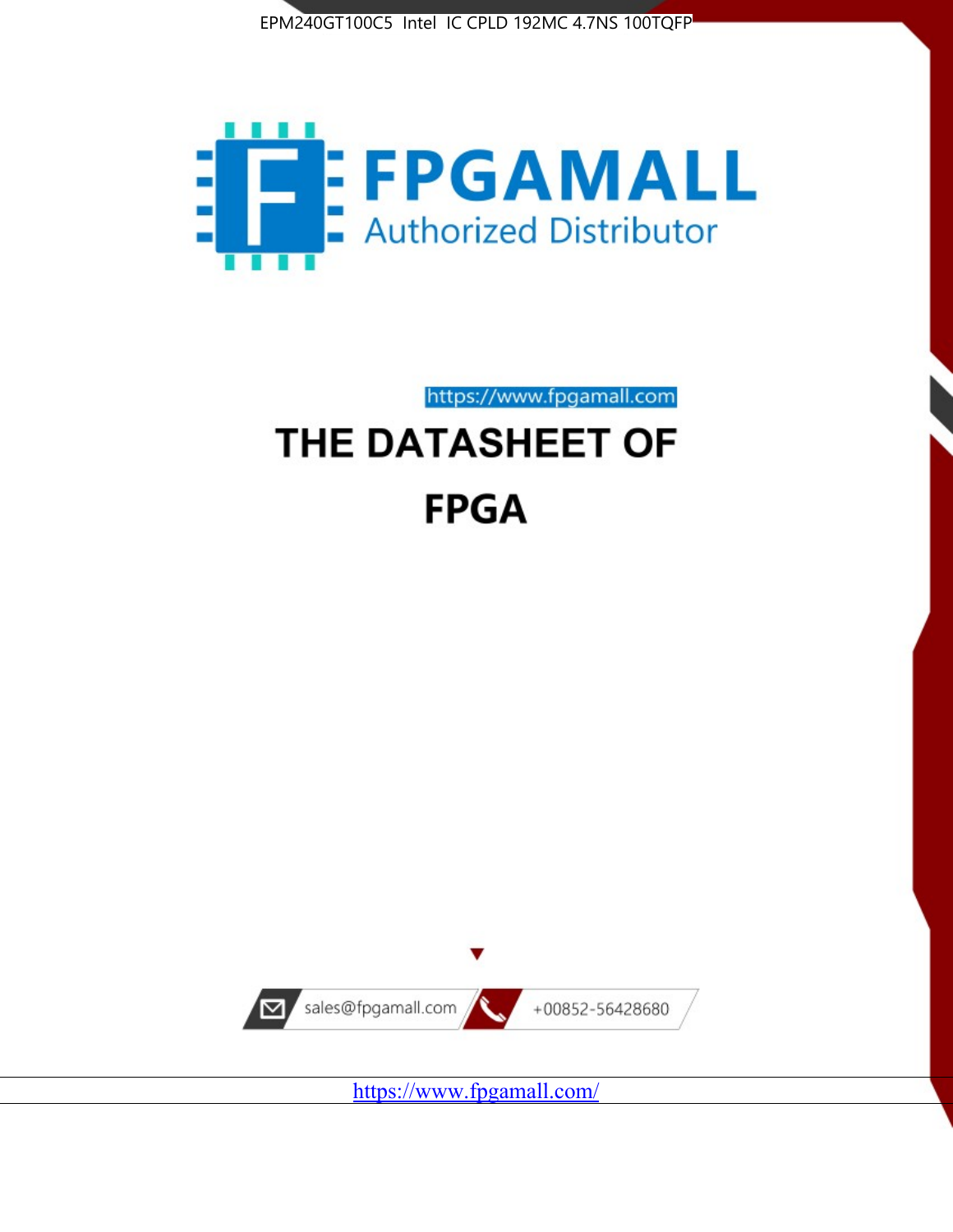

# **6. Reference and Ordering Information**

**MII51006-1.6**

#### **Software**

 $MAX<sup>®</sup>$  II devices are supported by the Altera® Quartus<sup>®</sup> II design software with new, optional MAX+PLUS® II look and feel, which provides HDL and schematic design entry, compilation and logic synthesis, full simulation and advanced timing analysis, and device programming. Refer to the Design Software Selector Guide for more details about the Quartus II software features.

The Quartus II software supports the Windows XP/2000/NT, Sun Solaris, Linux Red Hat v8.0, and HP-UX operating systems. It also supports seamless integration with industry-leading EDA tools through the NativeLink interface.

#### **Device Pin-Outs**

Printed device pin-outs for MAX II devices are available on the Altera website ([www.altera.com](http://www.altera.com/)).

### **Ordering Information**

Figure 6–1 describes the ordering codes for MAX II devices. For more information about a specific package, refer to the *[Package Information](http://www.altera.com/literature/hb/max2/max2_mii51007.pdf)* chapter in the *MAX II Device Handbook*.



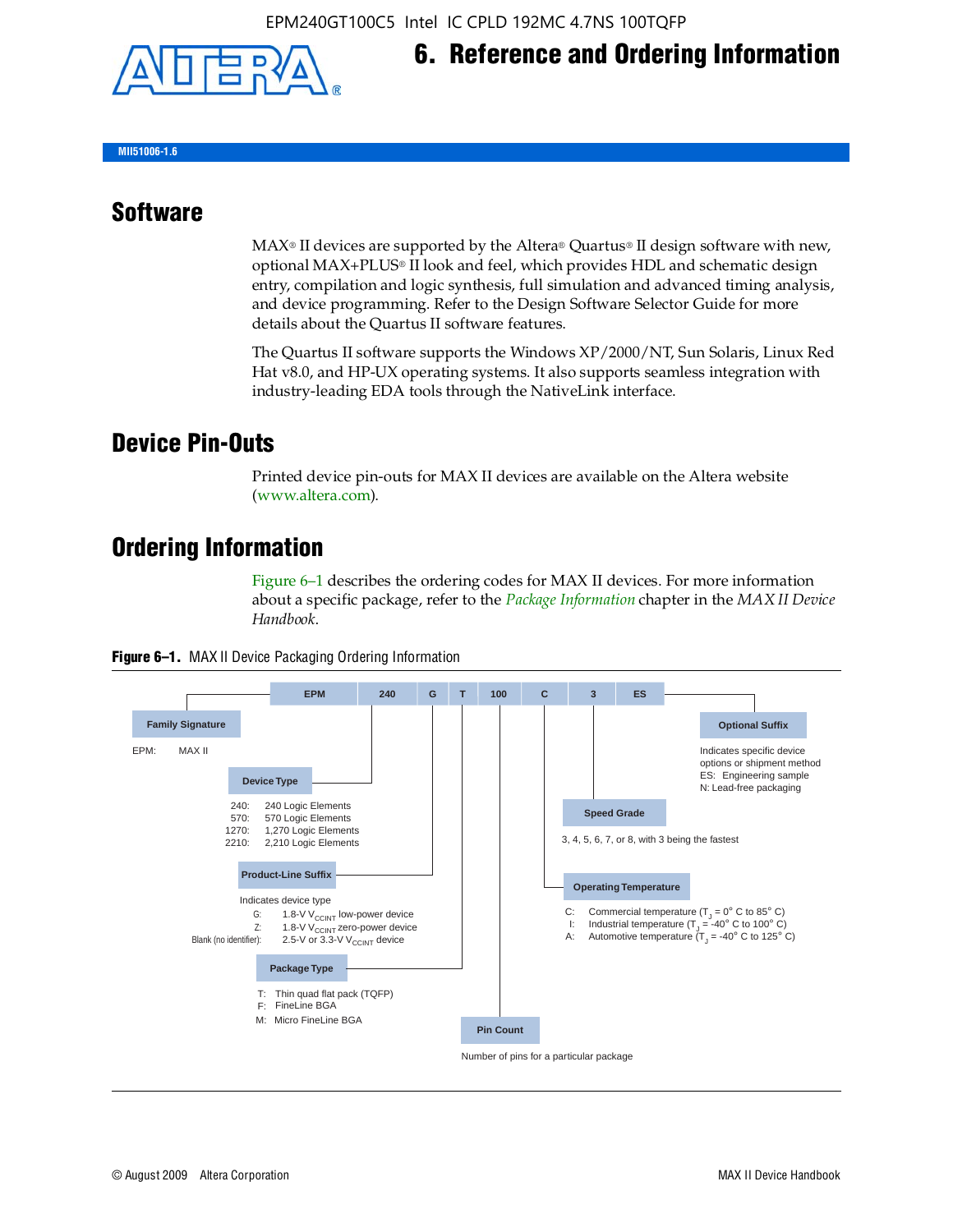## **Referenced Documents**

This chapter references the following document:

■ *[Package Information](http://www.altera.com/literature/hb/max2/max2_mii51007.pdf)* chapter in the *MAX II Device Handbook*

## **Document Revision History**

Table 6–1 shows the revision history for this chapter.

| Table 6-1. Document Revision History |
|--------------------------------------|
|                                      |

| <b>Date and Revision</b>      | <b>Changes Made</b>                                          | <b>Summary of Changes</b>                     |
|-------------------------------|--------------------------------------------------------------|-----------------------------------------------|
| August 2009,<br>version 1.6   | Updated Figure 6-1.<br>п                                     | Added information for speed<br>grade $-8$     |
| October 2008,<br>version 1.5  | Updated New Document Format.                                 |                                               |
| December 2007,<br>version 1.4 | Added "Referenced Documents" section.<br>Updated Figure 6-1. | Updated document with<br>MAX IIZ information. |
| December 2006,<br>version 1.3 | Added document revision history.                             |                                               |
| October 2006.<br>version 1.2  | Updated Figure 6-1.                                          |                                               |
| June 2005.<br>version 1.1     | $\blacksquare$ Removed Dual Marking section.                 |                                               |